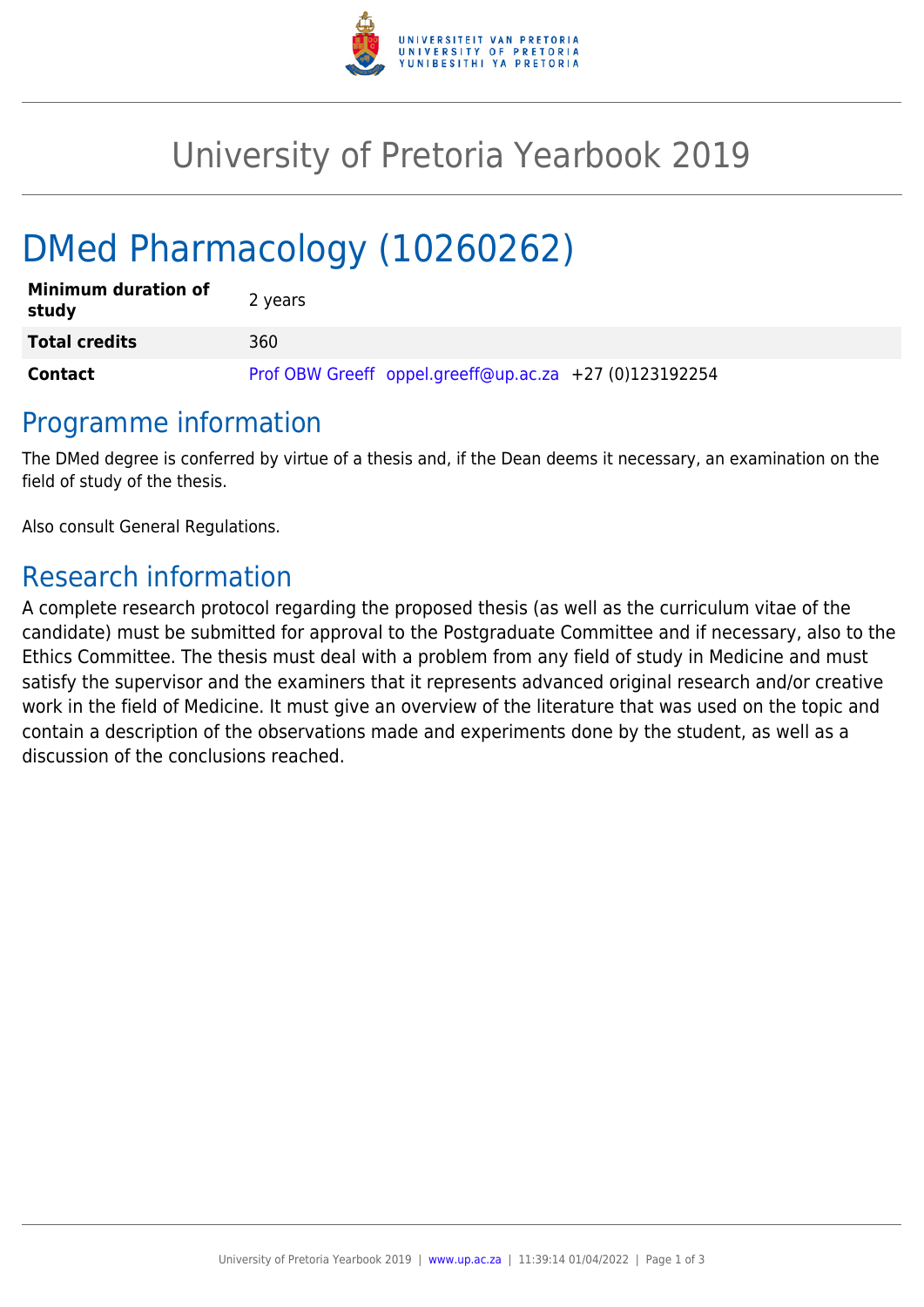

# Curriculum: Year 1

**Minimum credits: 360**

#### **Core modules**

#### **Thesis: Pharmacology 990 (FAR 990)**

| <b>Module credits</b>         | 360.00                         |
|-------------------------------|--------------------------------|
| <b>Prerequisites</b>          | No prerequisites.              |
| Language of tuition           | Module is presented in English |
| <b>Department</b>             | Pharmacology                   |
| <b>Period of presentation</b> | Year                           |